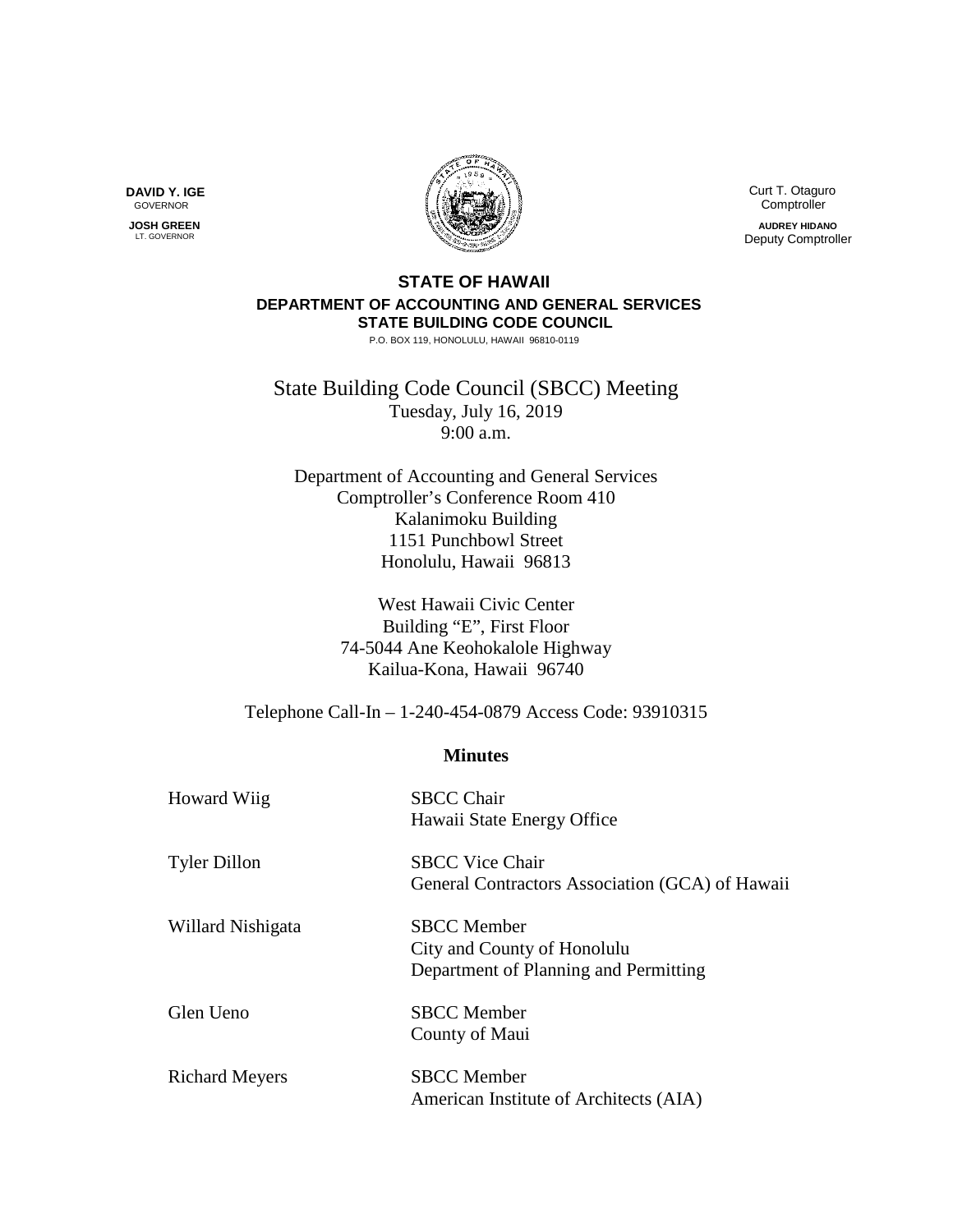State Building Code Council Minutes—June 18, 2019 Page 2 of 7

| Lloyd Rogers                | <b>SBCC</b> Member<br>State Fire Council (SFC)                                                 |
|-----------------------------|------------------------------------------------------------------------------------------------|
| Gregg Serikaku              | <b>SBCC</b> Member<br>Subcontractors Association of Hawaii                                     |
| Lyle Carden                 | <b>SBCC</b> Member<br>Structural Engineers Association of Hawaii<br>(SEAOH)                    |
| Neal Tanaka (phone in)      | <b>SBCC</b> Member<br>Hawaii County Department of Public Works                                 |
| Douglas Haigh               | <b>SBCC</b> Member<br>County of Kauai                                                          |
| <b>Members Not Present:</b> |                                                                                                |
| Dennis Mendoza              | <b>SBCC</b> Member<br>Department of Labor and Industrial Relations<br>Elevator Division (DLIR) |
| <b>Other Attendees</b>      |                                                                                                |
| Stella Kam                  | <b>Deputy Attorney General</b>                                                                 |
| Mark Kennedy                | <b>Building Industry Association of Hawaii</b><br>Haseko Project Manager                       |
| Kraig Stevenson (phone in)  | International Code Council (ICC)                                                               |
| Bill Brizee (phone in)      | <b>AHL</b> Design                                                                              |
| Ryan Kobayashi              | Laborers Local 368                                                                             |
| Sehun Nakama                | Hawaii State Energy Office                                                                     |
| Kika Bukoski                | Plumbers and Fitters Local 675                                                                 |
| Chris Cunningham            | City and County of Honolulu<br>Climate Change, Sustainability and Resiliency                   |
|                             |                                                                                                |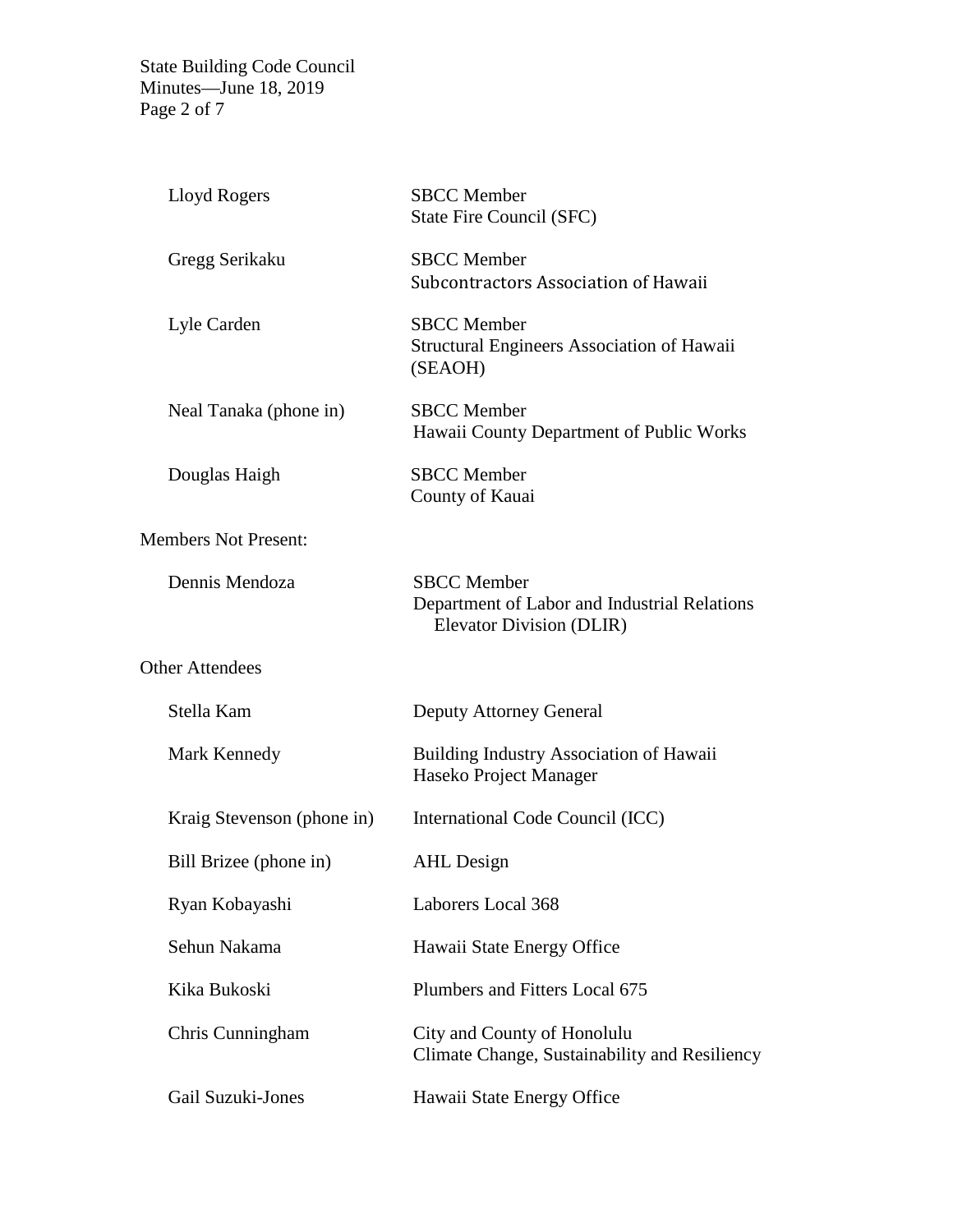State Building Code Council Minutes—June 18, 2019 Page 3 of 7

| Keith Kido   | Tileco Inc.                                                                             |
|--------------|-----------------------------------------------------------------------------------------|
| Leanne Ogata | Tileco Inc.<br><b>Trust Fund</b>                                                        |
| Miles Ushio  | State Department of Accounting and General Services<br>(DAGS) Technical Services Office |

- 1. Call to Order Chair called the meeting to order at 9:04 am
- 2. Introductions and Public Comments
	- a. Bill Brizee stated that the SBCC energy committee should consider the 2030 Zero Code standard for new building construction, which integrates costeffective energy efficiency measures with on-site and/or off-site renewable energy resulting in Zero-Net-Carbon buildings.
	- b. Kika Bukoski submitted a letter from the Plumbers and Pipefitters Local 675 commenting on a statement made by Member Haigh at the June 18, 2019, SBCC meeting regarding the International Residential Code (IRC) 2018 edition, where Member Haigh stated the IRC contains provisions from the International Plumbing Code 2018 edition, which would become the default state residential code if it is not amended, and would result in a conflict with the Uniform Plumbing Code. Mr. Bukoski requested the SBCC to take action to prevent this conflict and if no action is taken, he believed that the provisions within the IRC as published would address this conflict and defer to local, state, and federal law as they apply, which would recognize the Uniform Plumbing Code as the controlling code. Kraig Stevenson stated that the use of the word conflict is used to create an action of assumed incompatibility because there are divergent ideas and interests of persons. Mr. Bukoski stated that the use of the word conflict was the word used by Member Haigh to describe the inclusion of the provisions of the IPC if the IRC is not amended. Mr. Bukoski further requested that his written letter in its entirety, be included as part of the SBCC July minutes. Mr. Stevenson stated that there is not a conflict created between the UPC and the IRC plumbing provisions because HRS 107-25 names both codes in the statute, and no code takes precedence over the other code.
	- c. Chris Cunningham stated that as far as he knows there has been no change in the impact resistant requirements for windows and doors in the International Building Code (IBC) and the IRC. An engineered designed residence using the IBC or IRC provides more flexibility, but still requires impact resistant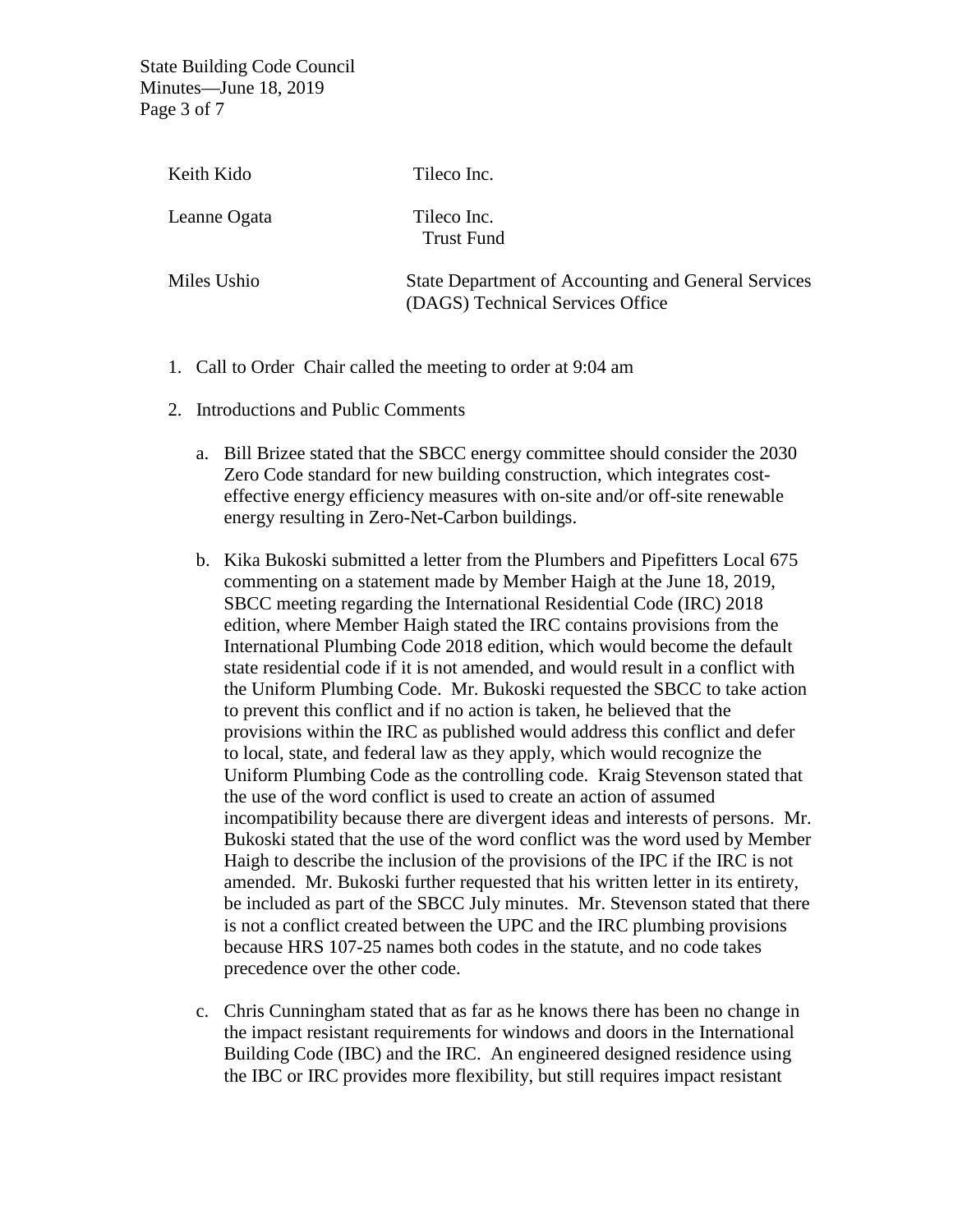State Building Code Council Minutes—June 18, 2019 Page 4 of 7

> windows and doors. Member Tanaka stated that the wood frame construction manual has high wind provisions and is referenced in the IBC and IRC.

- d. Chair distributed a handout with information on the advantages of safety and security film that is applied to glass that provides a barrier to wind-borne debris and has the ability to hold shattered glass fragments in place. Member Haigh stated that Miami-Dade County was the first in Florida to certify hurricane resistant standards for glass in structures. Other manufacturers provide anchored impact and shatter resistant glass systems that also reduces solar radiation admitted through glass.
- e. Chair stated that the Hawaii Emergency Management Agency still has the Federal Emergency Management Agency's grant funds, but the State no longer has the 25% matching funds to update the wind maps. Member Haigh stated that private monies can be transferred to DAGS to fund the map upgrades, which is not that difficult to do. There was a discussion on the possibility of using DAGS in-house information technology staff to complete the project. Chair will request former SBCC member, Gary Chock to define the scope of work to allow DAGS a better understanding of their ability to complete the map updates.
- f. Chair passed out information on key changes to the various International Code Council's codes 2018 edition. Member Tanaka requested copies of the various handouts that were being distributed.
- 3. Review and approval of the minutes of the June 18, 2019 meeting.

**Motion:** Member Haigh motioned to approve the June 18, 2019, meeting minutes. The motion was seconded by member Serikaku and unanimously approved.

4. Discussion of Administrative Coordination

Status of the Federal Emergency Management Agency Grant Procurement

See item 2. e. above.

- 5. Updates from the Investigative Committees:
	- a. Investigative committee for the Structural Provisions for the IBC and the IRC

The committee has completed their amendment package to the IBC and IRC 2018 editions. The IBC references the International Existing Building Code (IEBC) for existing building. Some amendments to the IEBC will be made as part of the IBC amendment set. The IBC has live load requirements on lanais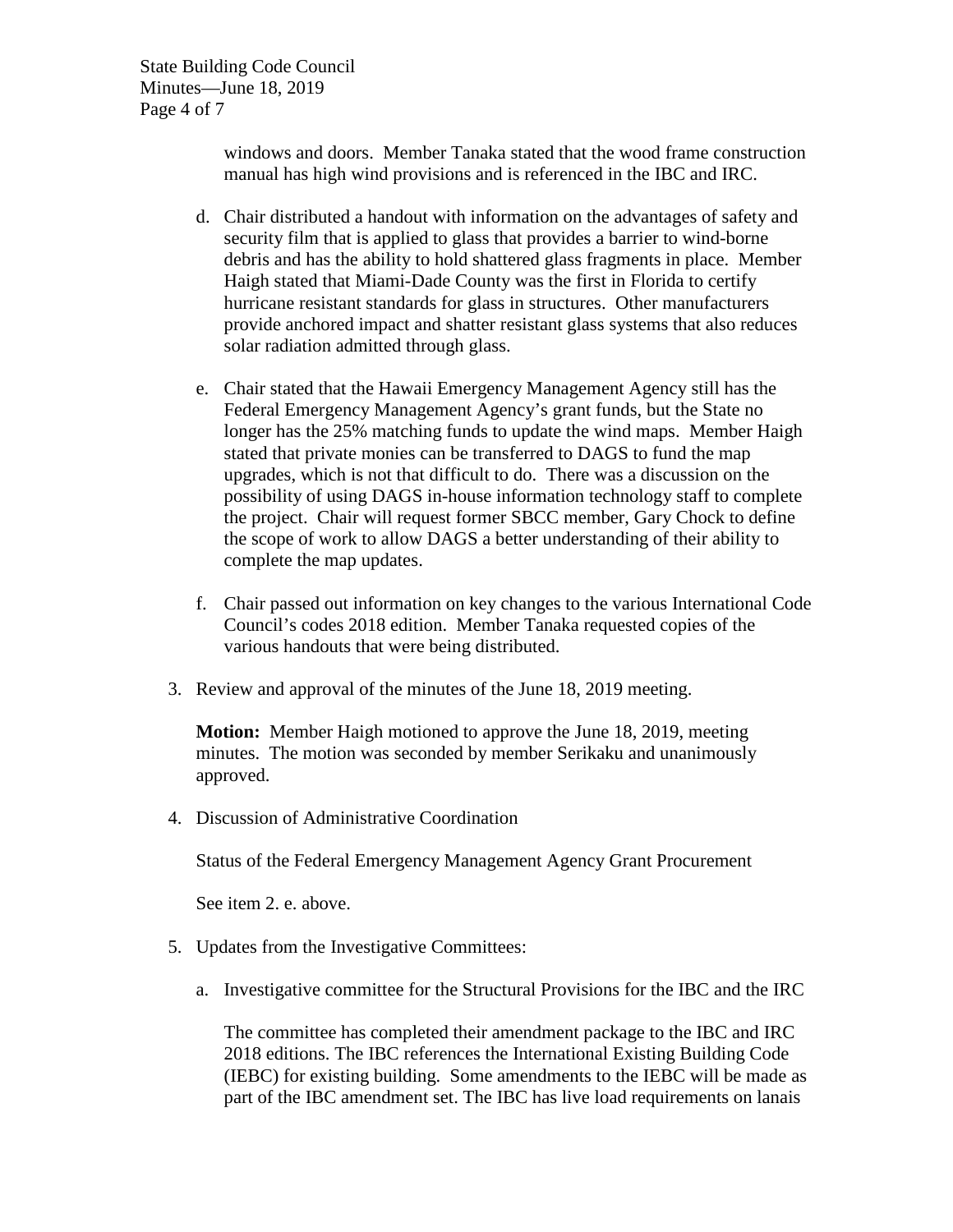State Building Code Council Minutes—June 18, 2019 Page 5 of 7

> and balconies that have been increased in recent code cycles to 1.5 times the adjacent interior design live load. The IRC planned to change the design live load to match the increased loads in the IBC but there was opposition to the change and it did not get approved. Currently, the SEAOH Building Code Committee has approved the requirement to design decks using the IBC with the increased loads. Kraig Stevenson commented that that the City of Seattle was a major player in bringing forward to code development the change to have 40 psf for lanais/balconies. The reasons given were that the use is the same as a deck, and 40 psf has worked. The 60 psf was considered more than needed. There had been no evidence that corrosion was an issue. The next step will be to merge the structural and non-structural amendments."

b. Investigative committee for the Non-Structural Provisions of the IBC and the IRC.

The committee is working on drafting out the amendments to the IBC and the IRC and would like to have these as an attachment to the next Subcommittee of Building Officials (SBO) and SBCC's agendas.

c. Investigative committee for the International Energy Conservation Code (IECC)

At the last SBCC meeting the Chair distributed the significant changes from the IECC 2015 and the 2018 editions. The committee plans to review the IECC 2018 edition and incorporate some the county amendments to the IECC 2015 edition.

d. Investigative committee for the Uniform Plumbing Code

At its meeting today, the SBO requested the committee to draft amendments and justifications, including any cost saving measures, from any nationally published plumbing code. This would then be correlated with previously drafted UPC 2018 edition amendments. The committee will also review any licensing agreements necessary for using IPC provisions together with the UPC. Member Haigh requested that the plumbing investigative committee add members to have a balanced group of stakeholders with experience in the use of both plumbing codes. Member Dillon and Mr. Bukoski volunteered.

e. Investigative committee for the Green Code

There was no update.

f. Investigative committee for the Mechanical Code

There was no update.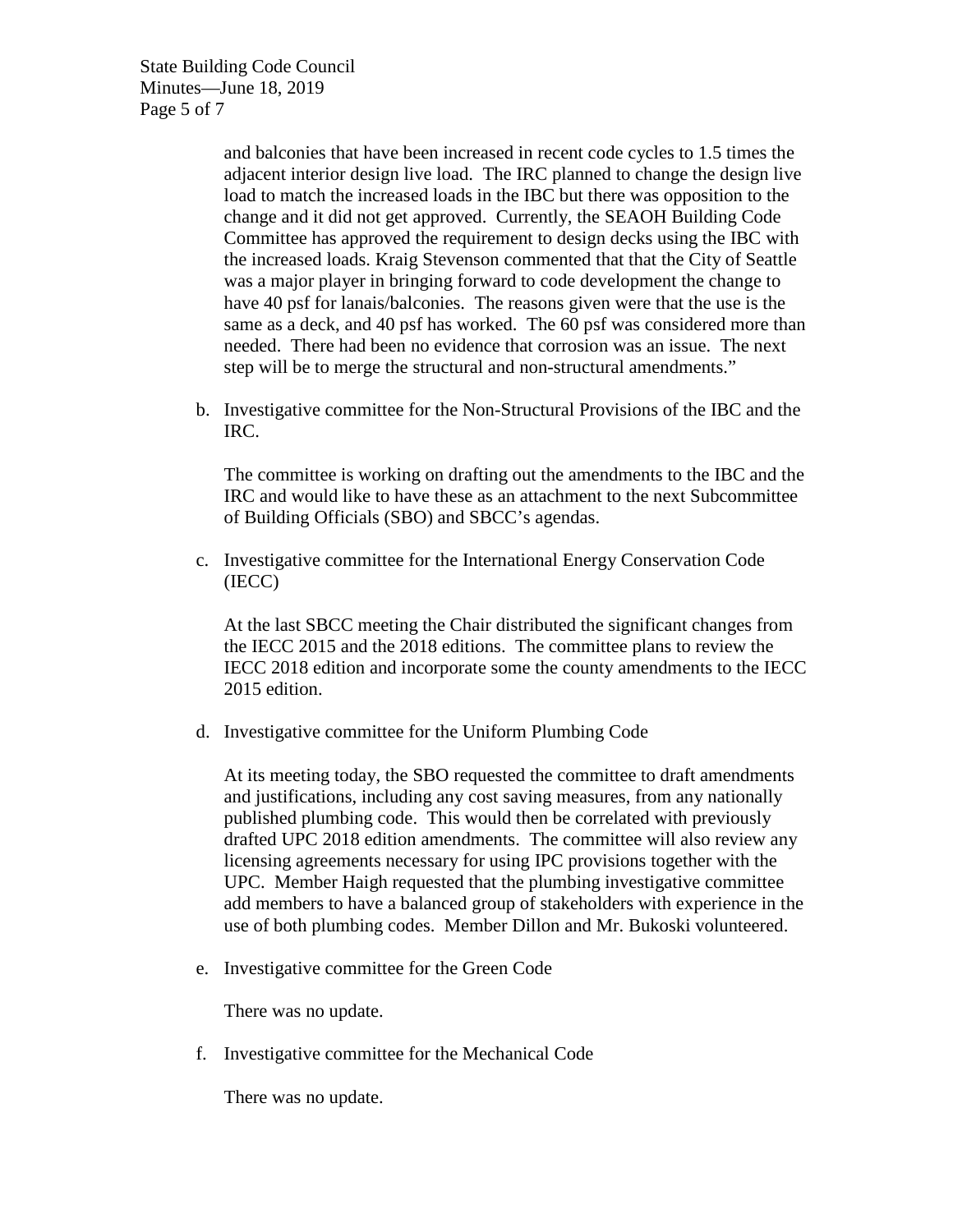g. Investigative committee for the State Fire Code

The State Fire Council has scheduled a meeting on July 18, 2019, to approve the proposed NFPA 1 Fire Code 2018 edition amendment package. This code still has to navigate through the administrative rules process before being adopted.

h. Investigative committee for the Energy Efficiency Code Coordination

Sehun Nakama stated that their next meeting will be on August 13, 2019. The committee does not plan to meet quarterly, but would meet as needed. They plan to meet soon with the Honolulu building officials.

i. Investigative committee for the State Elevator Code

There was no update.

j. Investigative committee for the International Existing Building Code (IEBC and the Swimming Pool Code

The committee will be correlating the International Swimming Pool and Spa Code (ISPSC) with the Department of Health requirements. A suggestion was raised to separate the ISPSC and the IEBC into separate investigative committees.

k. Investigative committee for Boiler and Pressure Vessels

There was not update.

6. Update on communication and training

Training on the IECC 2015 edition and the county amendments will be conducted for all the counties. Honolulu City Council has scheduled a hearing on the IECC 2015 amendments on July 25, 2019.

7. Update on county and state adoption of building codes

Kauai County Council Public Works Subcommittee approved the UPC 2012 edition with county amendments. Hawaii and Honolulu counties will be adopting the IBC/IRC 2012 edition and Maui and Kauai will be adopting the IBC/IRC 2018 editions.

8. Discussion of possible agenda item(s) for next Council meeting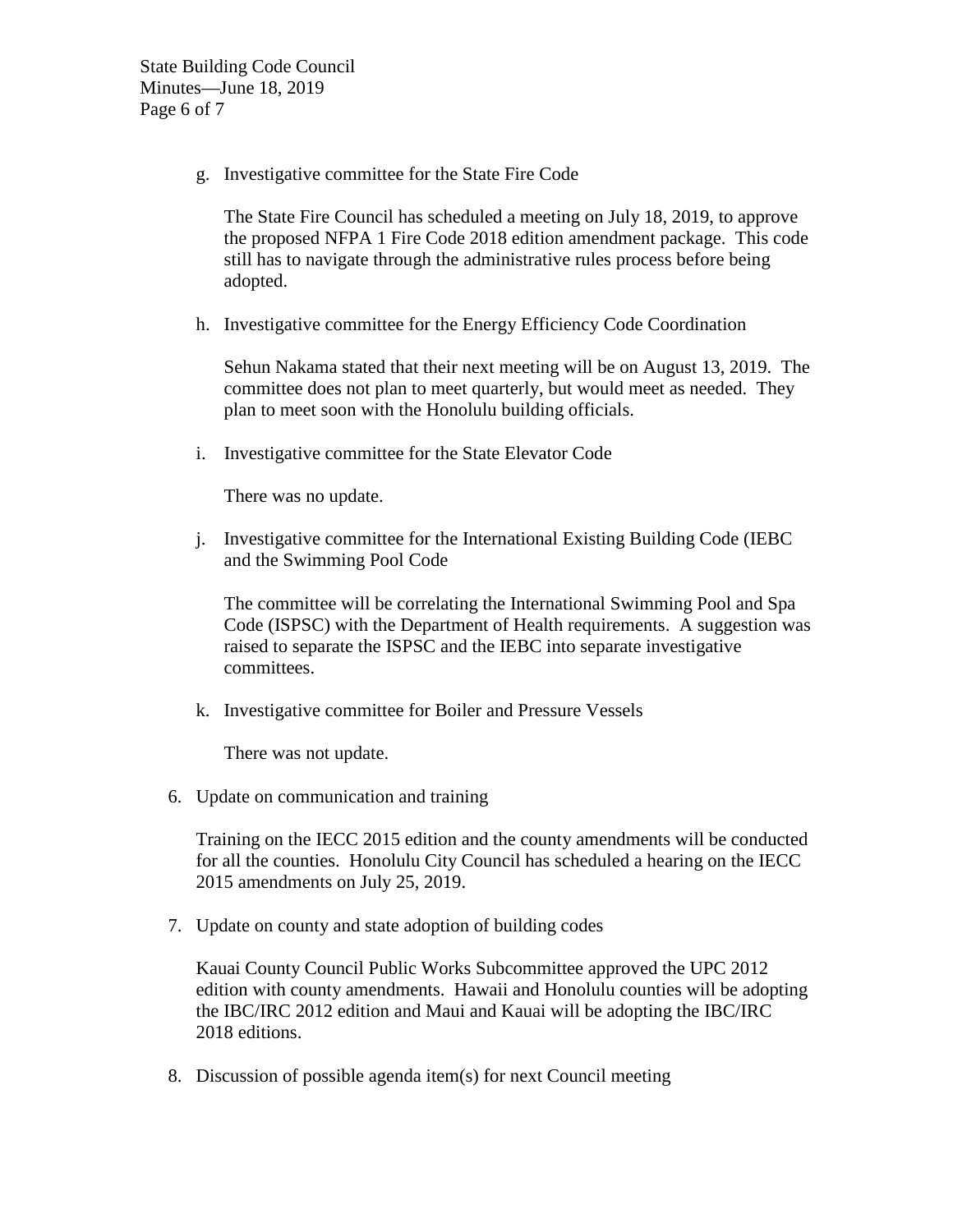State Building Code Council Minutes—June 18, 2019 Page 7 of 7

Contact the Chair or member Rogers for any possible agenda items.

10. Announcements

There were no announcements.

11. Next meeting

The next meeting will be held on August 20, 2019, at 9:00 a.m.

12. Adjournment

Chair adjourned the meeting at 10:44 a.m.